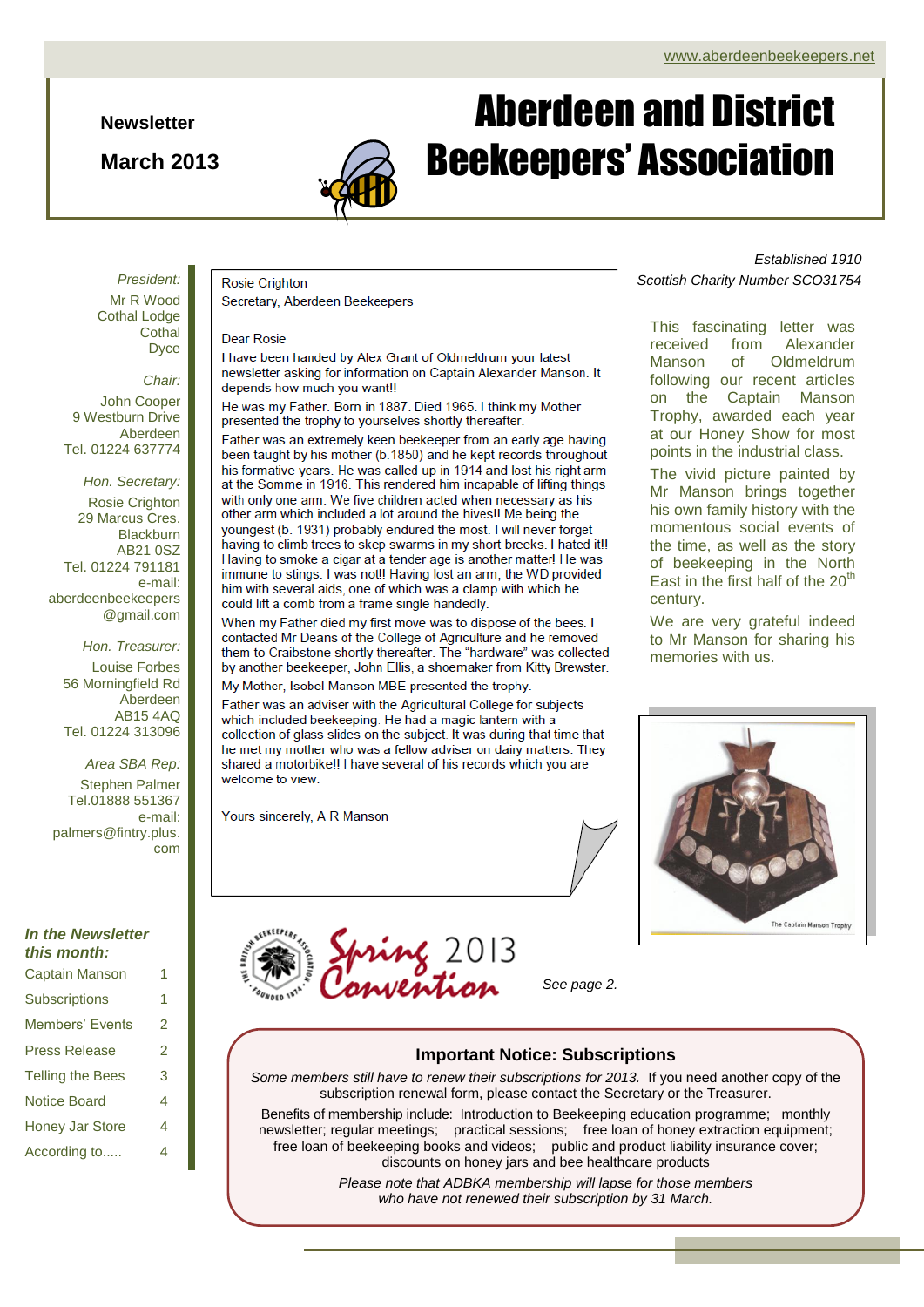## Page 2 of 4 ADBKA Newsletter



### **\*Don't miss the chance to join a group of ADBKA members on a trip to the British Beekeepers' Association Spring Convention.**

Beekeepers from all over the UK and many from overseas will gather on Saturday the 13<sup>th</sup> of April at Harper Adams University in Newport, Shropshire for a day of lectures, workshops, demonstrations and a trade exhibition drawing a host of suppliers of beekeeping material and equipment from Britain and beyond.

> The full Spring Convention programme can be downloaded from [http://www.bbka.org.uk/files/library/30686\\_bbka\\_complete\\_vf\\_1358367221.pdf](http://www.bbka.org.uk/files/library/30686_bbka_complete_vf_1358367221.pdf)

Alternatively, you can call the BBKA Head Office on 0871 811 2282 or 0871 811 2337

To find out more about the trip, call Stephen Palmer on 01888 551367 or Rosie Crighton on 01224 791181.

### **Press Release**

February 27th 2013

MAQS<sup>®</sup> Beehive Strip has received registration in the United Kingdom for beekeeper's use. It has received approval by VMD (Veterinary Medical Department).

The beekeepers of the United Kingdom now have a new tool to combat the most serious threat to its honeybees, the Varroa destructor parasitic mite. Left untreated, Varroa mites will transmit viruses that weaken a honeybee colony. Millions of colonies across Europe have died in recent years from this parasitic mite.

MAQS® is a saccharide gel strip formulation of formic acid, an effective active ingredient that is naturally occurring in honey. Because the Varroa mites reproduce on the developing baby bee, transmitting viruses that deform the bee, their control is being approached as a brood disease. The saccharide gel formic acid vapours released from the saccharide gel strip penetrate the brood cap, stopping the mite where it reproduces. The initial target was the male mite, which never leaves the brood cell. However, trials show that it is also very effective on all stages of the female mite. It is the first mite treatment to successfully target Varroa mite reproduction.

The concept of MAQS<sup>®</sup> Beehive Strip was first developed in Canada, by NOD Apiary Products Ltd. operating in the UK as NOD Europe. NOD's personnel worked with BASF's scientists to overcome technical barriers, the solution to which was BASF's biodegradable and compostable film Ecoflex®. The resulting treatment is just 7 days.

The physical product will be available in the UK from early April 2013

We received this press release from E. H Thorne (Beehives) Ltd and BCW Agriculture Ltd. Please note that the ADBKA does not endorse any specific product or supplier.

There's an interesting e-mail doing the rounds concerning **honey and cinnamon**. It claims that the combination can be taken to cure heart disease, arthritis, bladder infections, high cholesterol, colds, upset stomach, gas, immune system problems, indigestion, influenza, cancer (call the Daily Mail!), pimples, skin infections, fatigue, bad breath, hearing loss, as well as aid weight reduction and longevity.

Following extensive testing conducted on your behalf by your newsletter editor, only one thing can be said for sure: it's great on toast!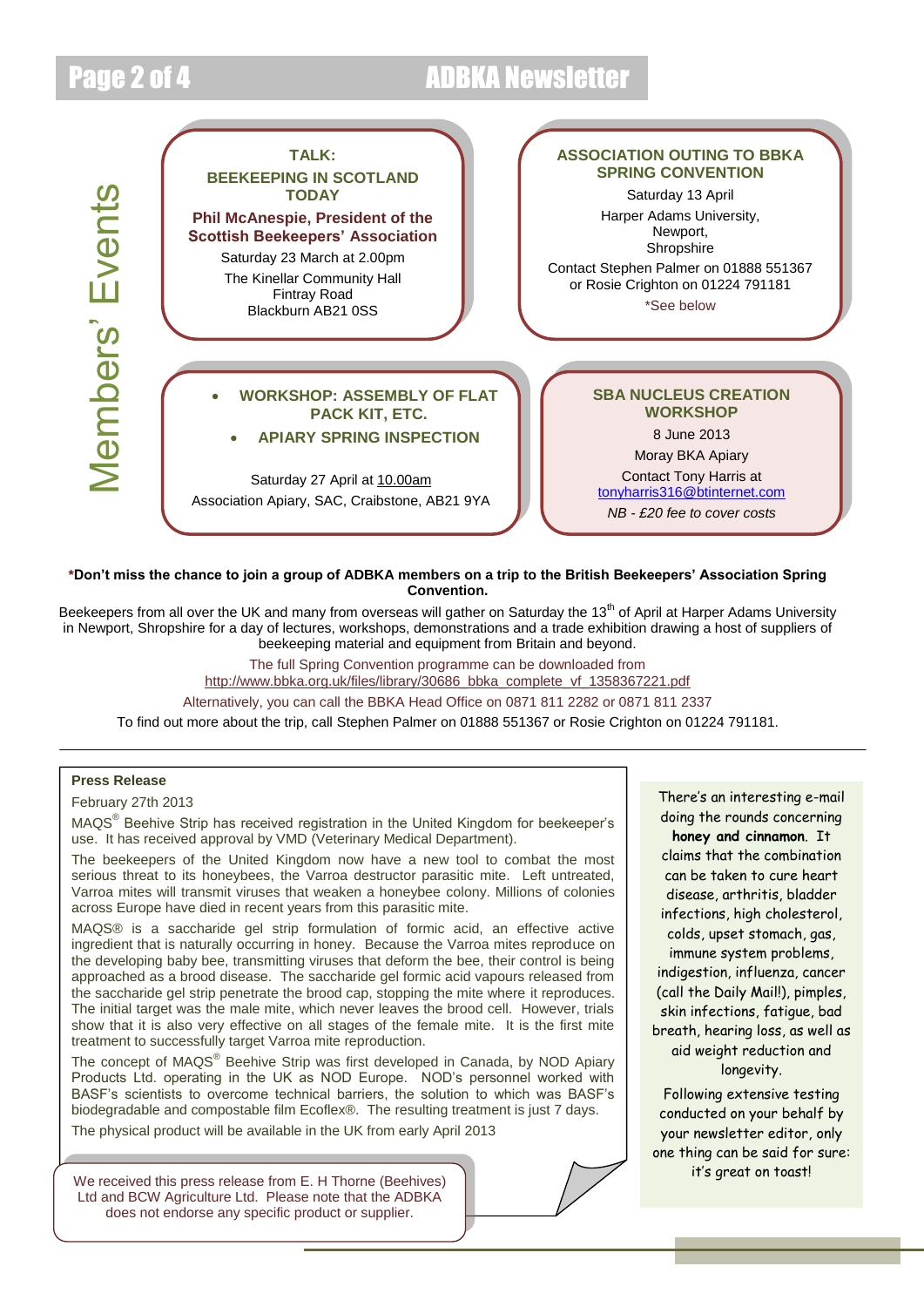## Page 3 of 4 ADBKA Newsletter

Members will be aware that the disease Nosema Apis has plagued our bees for a very long time. Now a potentially more serious threat, **Nosema Ceranae**, has been confirmed as being widespread throughout Scotland. Dr Christopher Connolly of the University of Dundee says 'There are two possibilities. Either the parasite came in a long time ago and has gone unnoticed because it's fairly innocuous. Or it has come in more recently, spread very rapidly and could be a more serious problem. At the moment it's an unknown threat.' You can read more about it on the Planet Earth website at [http://planetearth.nerc.ac.uk/news/s](http://planetearth.nerc.ac.uk/news/story.aspx?id=1367&cookieConsent=A) [tory.aspx?id=1367&cookieConsent=A](http://planetearth.nerc.ac.uk/news/story.aspx?id=1367&cookieConsent=A)

### *For your delight.....*

**[TELLING THE BEES](http://www.poetryfoundation.org/poem/174759#poem)** B[Y JOHN GREENLEAF WHITTIER](http://www.poetryfoundation.org/bio/john-greenleaf-whittier) 1807–1892

Here is the place; right over the hill Runs the path I took; You can see the gap in the old wall still, And the stepping-stones in the shallow brook.

There is the house, with the gate red-barred, And the poplars tall; And the barn's brown length, and the cattle-yard, And the white horns tossing above the wall.

There are the beehives ranged in the sun; And down by the brink Of the brook are her poor flowers, weed-o'errun, Pansy and daffodil, rose and pink.

A year has gone, as the tortoise goes, Heavy and slow; And the same rose blows, and the same sun glows, And the same brook sings of a year ago.

There 's the same sweet clover-smell in the breeze; And the June sun warm Tangles his wings of fire in the trees, Setting, as then, over Fernside farm.

I mind me how with a lover's care From my Sunday coat I brushed off the burrs, and smoothed my hair, And cooled at the brookside my brow and throat.

Since we parted, a month had passed,— To love, a year; Down through the beeches I looked at last On the little red gate and the well-sweep near. As usual, the press has been busy reporting and commenting on the question of whether **neonicotinoid pesticides** are harming bees and other pollinators. The Guardian's environment reporter has condemned what he sees as the UK Government's "complacency" over the issue -

[http://www.guardian.co.uk/environment/damian-carrington](http://www.guardian.co.uk/environment/damian-carrington-blog/2013/mar/01/bees-pesticide-neonicotinoids?CMP=twt_fd)[blog/2013/mar/01/bees-pesticide](http://www.guardian.co.uk/environment/damian-carrington-blog/2013/mar/01/bees-pesticide-neonicotinoids?CMP=twt_fd)[neonicotinoids?CMP=twt\\_fd](http://www.guardian.co.uk/environment/damian-carrington-blog/2013/mar/01/bees-pesticide-neonicotinoids?CMP=twt_fd)

At the same time, a Cambridge University scientist has criticised the Guardian, which, she said, "mangled my parliamentary evidence on moths and beetles to claim that three-quarters of all UK pollinator species, including bees, were in severe decline" -

[http://www.nature.com/news/bees-lies-and-evidence](http://www.nature.com/news/bees-lies-and-evidence-based-policy-1.12443)[based-policy-1.12443](http://www.nature.com/news/bees-lies-and-evidence-based-policy-1.12443)

Meanwhile, Dr Connolly features again in the *Scotsman's* report on the contrast between colony losses in the east and the west of Scotland. As the lead researcher at the University of Dundee he is reported as saying that he believes nicotine-based pesticides, neonicotinoids, may be contributing to the deaths of bees feeding on the crop, which is more commonly grown in the east -

[http://www.scotsman.com/news/environment/honey-bee](http://www.scotsman.com/news/environment/honey-bee-survival-rate-better-in-west-of-scotland-1-2807966)[survival-rate-better-in-west-of-scotland-1-2807966](http://www.scotsman.com/news/environment/honey-bee-survival-rate-better-in-west-of-scotland-1-2807966)



I can see it all now,—the slantwise rain Of light through the leaves, The sundown's blaze on her window-pane, The bloom of her roses under the eaves.

Just the same as a month before,— The house and the trees, The barn's brown gable, the vine by the door,— Nothing changed but the hives of bees.

Before them, under the garden wall, Forward and back, Went drearily singing the chore-girl small, Draping each hive with a shred of black.

Trembling, I listened: the summer sun Had the chill of snow; For I knew she was telling the bees of one Gone on the journey we all must go!

Then I said to myself, "My Mary weeps For the dead to-day: Haply her blind old grandsire sleeps The fret and the pain of his age away."

But her dog whined low; on the doorway sill, With his cane to his chin, The old man sat; and the chore-girl still Sung to the bees stealing out and in.

And the song she was singing ever since In my ear sounds on:— "Stay at home, pretty bees, fly not hence! Mistress Mary is dead and gone!"